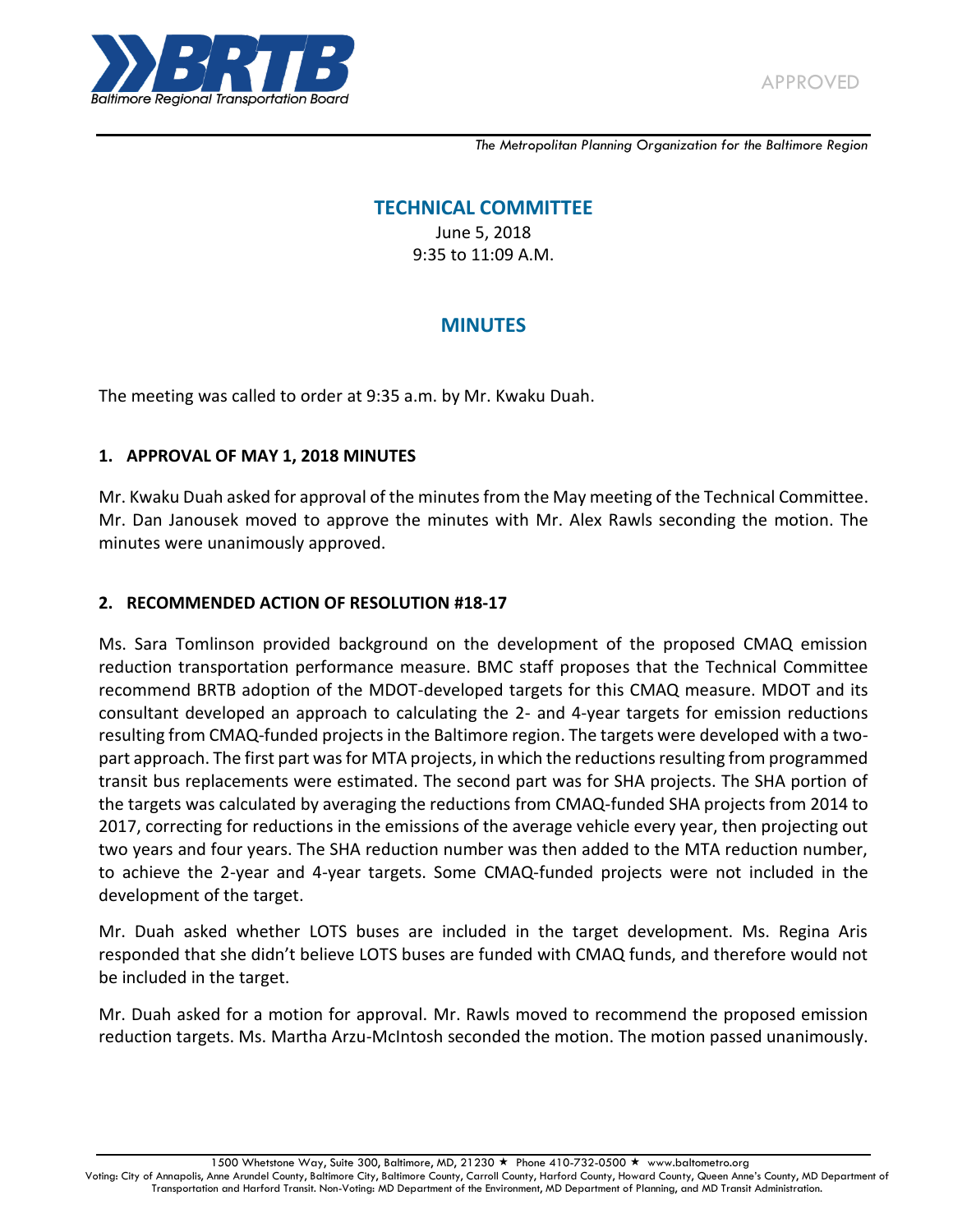#### **3. RECOMMENDED ACTION OF RESOLUTION #18-18**

Ms. Monica Haines Benkhedda shared highlights of proposed changes to the [BRTB's Draft 2018 Public](https://baltometro.org/be-involved/brtb-seeks-public-comments-on-draft-public-participation-plan)  [Participation Plan,](https://baltometro.org/be-involved/brtb-seeks-public-comments-on-draft-public-participation-plan) open for a 45-day public review through May 24. The draft PPP includes updates to the "interested parties" list to meet current regulations, as well as a proposed policy change for amendments to the TIP and long-range transportation plan. One member of the public submitted comments during the comment period. Staff have reviewed these comments and recommend that they be considered in coordination with an upcoming consultant activity on evaluating public involvement activities.

BMC staff recommend moving forward at this time with a recommendation for approval in order to meet federal requirements for the PPP. Mr. Steve Cohoon commented that he found the document easy to read. Mr. Duah asked for a motion for approval. Mr. Cohoon moved to recommend the resolution for approval. Mr. Janousek seconded the motion. The motion passed unanimously.

#### *[Handout: BRTB Transportation Fair and TIP Public Meeting]*

#### **4. RECOMMENDED ACTION OF RESOLUTION #18-19**

Mr. Shawn Kimberly stated that, upon completion of a brief overview of the Round 9 socioeconomic forecasts, he would be asking the Technical Committee members to recommend that the BRTB adopt Resolution #18-19 endorsing the Round 9 Cooperative Forecasting Process through 2045 for use in local and regional transportation and air quality planning purposes.

Mr. Kimberly explained that the forecasting process of the Cooperative Forecasting Group is a "bottom-up" approach, whereby the local jurisdictions develop their own forecasts and the regional total is equal to the sum of the jurisdictional level forecasts. The most recently endorsed forecast is Round 8B (August 2016). He explained that the development of this new forecast round, Round 9, was triggered by the fact that multiple jurisdictions were involved in comprehensive rezoning and master plan updates. Round 9 has three structural changes from Round 8B: a new base year, 2015; an extension of the forecast horizon from 2040 to year 2045; and the inclusion of the entirety of Queen Anne's County (rather than just the urbanized portion).

Mr. Kimberly provided data on the population, household, and employment growth at the regional level and highlighted jurisdictional level change and share of regional growth. He noted that the Round 9 regional level population forecasts closely follow those of Round 8B, with the largest disparity between the two occurring in 2030 (where the Round 9 regional population is forecast to be 0.5% lower than the Round 8B total for that year). Mr. Kimberly also explained that, while the Round 9 employment forecasts are higher than the Round 8B figures, the trends are similar. The gap between the Round 9 and Round 8B employment forecasts is predominantly the result of an adjustment to the year 2015 base year. Updated employment estimates from the Bureau of Economic Analysis and the Census Bureau's Nonemployer Statistics combined with the inclusion of the whole of Queen Anne's County fueled the upward base year employment adjustment. The Round 9 2015 regional employment total is estimated to be 3.8 percent above the Round 8B year 2015 regional employment forecast.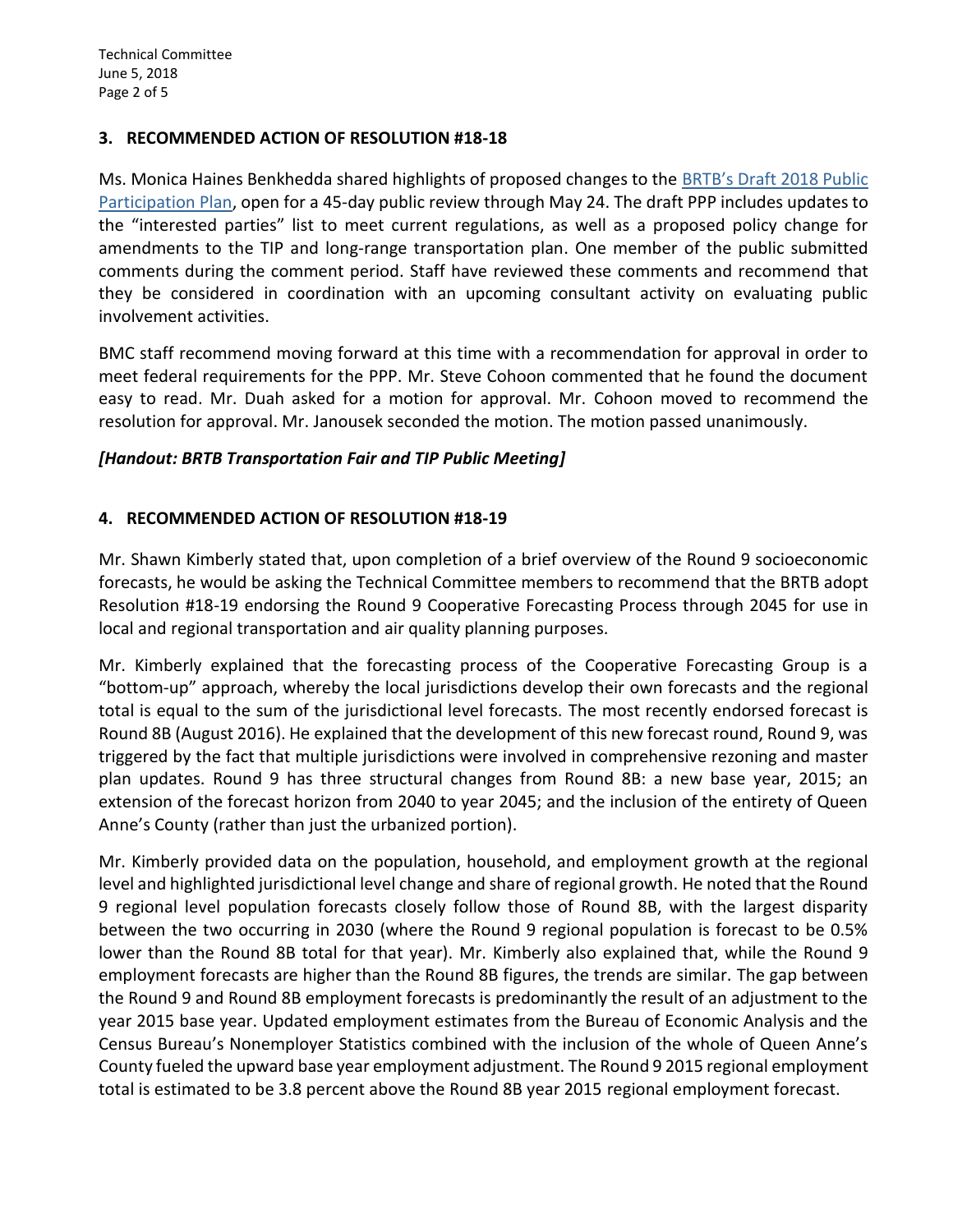Technical Committee June 5, 2018 Page 3 of 5

Upon conclusion of the presentation, Mr. Kimberly responded to a question from Mr. Janousek regarding the "bottom-up" forecasting process utilized by the Cooperative Forecasting Group.

Mr. Duah asked for a motion for approval. Mr. Rawls motioned for approval, and Mr. Graham Young seconded the motion. The motion passed unanimously.

#### *[PowerPoint: Round 9 Forecasts and Round 8B Forecasts Comparisons]*

# **5. RECOMMENDED ACTION OF RESOLUTION #18-20**

Mr. Terry Freeland introduced the resolution to recommend adoption of project evaluation criteria for the 2019 regional long-range transportation plan, *Maximize2045*. The Technical Committee has reviewed the proposed criteria, which remain essentially the same as the criteria used in the project evaluation process for the 2015 plan. Mr. Freeland did note that the attachment to the draft resolution inadvertently included a criterion relating to evacuation routes under two categories (safety and security) rather than under only the intended category of security. Staff will correct this error. He also stated that, once the evaluation criteria are in place, staff will send the project submittal form to the jurisdictions for their use in submitting the necessary information.

Mr. Duah asked for a motion for approval. Mr. Cohoon made a motion to approve the resolution, and Mr. Rawls seconded the motion. The motion passed unanimously.

# **5. REPORT FROM THE NOMINATING COMMITTEE ON TECHNICAL COMMITTEE OFFICERS**

Representing the Nominating Committee, Mr. Rawls recommended a slate of officers for the Technical Committee for Fiscal Year 2019. Queen Anne's County was recommended for Chair and Howard County for Vice Chair. No additional nominations were offered from the floor. The vote will take place next month.

# **6. PRESENTATION: PM2 BRIDGE AND PAVEMENT CONDITIONS TARGETS**

Ms. Meredith Hill, MDOT-SHA, presented an update on the process and methodology for setting bridge and pavement condition targets as well as an overview of statewide targets. Ms. Hill began by outlining the federal regulation for the Transportation Asset Management Plan (TAMP) for the National Highway System (NHS) and all the elements that are included in it. She described the bridge elements and methodology for assessing the condition and showed a graph breaking down the bridge conditions in the state by owner. She reported that the percentage of NHS bridges classified as in good condition for the baseline generated from the 2017 National Bridge Inventory data is 29.5% and the percentage of NHS bridges classified as in poor condition is 2%. The 2-year targets are the same as the baseline figures, and the 4-year targets are 27% good condition and 5% poor.

Then she switched gears to describe the 9,037 lane miles of pavement inventory and condition, breaking it down by owner for both interstate and non-interstate. The interstate baseline condition is 61.2% good, with a 4-year target of 60% good and 2% poor. The non-interstate baseline is 35.1% good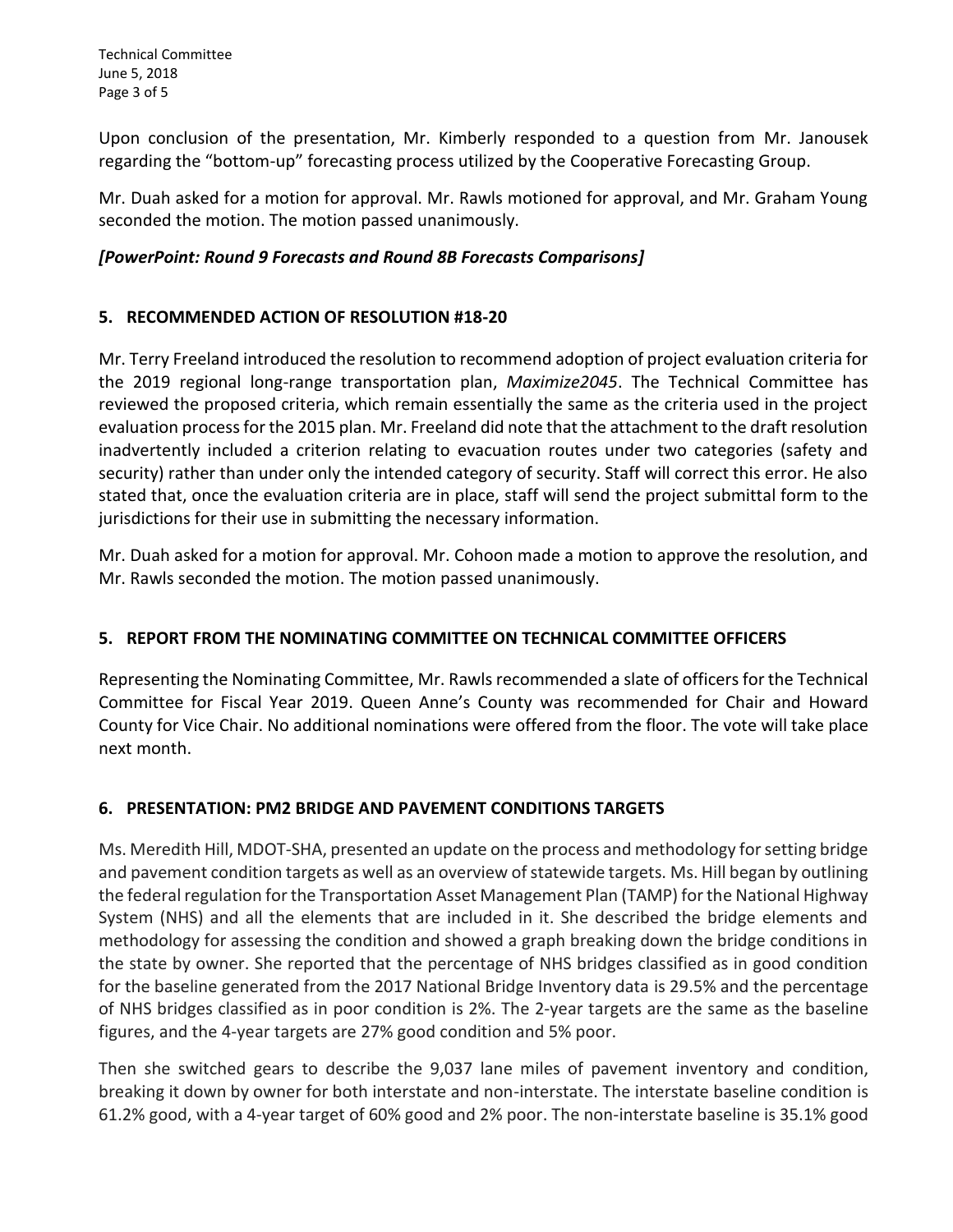Technical Committee June 5, 2018 Page 4 of 5

and 6.5% poor, which results in 2-year targets of 35% good and 7% poor and 4-year targets of 35% good and 8% poor. The 10-year projections are 10% good condition for bridges and 5% poor, 40% good and 3% poor for interstate pavement, and 30% good and 10% poor for non-interstate pavement. She announced the data are available for download and use through Maryland's Open Data Portal and provided a link. Next steps include a July meeting with staff from local jurisdictions, BMC, and SHA to discuss MPO target setting. MPO targets must be approved before November 16, 2018 by the BRTB with the final state TAMP due in June 2019.

# *[PowerPoint: Maryland's NHS Infrastructure (Bridge and Pavement) Conditions, Handout: Transportation Performance Management Established Targets for Maryland]*

# **7. OTHER BUSINESS**

No one had additional business to offer. Mr. Freeland reminded members that the July date has moved: please note the meeting is now on Wednesday, July 11 and is a joint meeting with the Interagency Consultation Group. There are numerous action items, including approval of the TIP and associated Air Quality Conformity Determination.

# **ATTENDANCE**

#### *Members*

Martha Arzu-McIntosh, Anne Arundel County Department of Planning and Zoning Alex Brun – Maryland Department of the Environment Steve Cohoon – Queen Anne's County Department of Public Works Kwaku Duah – City of Annapolis Department of Transportation Zach Chissell – Maryland Transit Administration (MTA) Kandese Holford – State Highway Administration (SHA) Rashidi Jackson (for David Cookson) – Howard County Department of Planning and Zoning Dan Janousek – Maryland Department of Transportation (MDOT) Alex Rawls – Harford County Department of Planning & Zoning Graham Young – Baltimore City Department of Transportation

# *Staff and Guests*

Bala Akundi – Baltimore Metropolitan Council (BMC) Regina Aris - BMC Charles Baber - BMC Terry Freeland - BMC Joel Gallihue – Harford County Department of Planning & Zoning Monica Haines Benkhedda - BMC Don Halligan - BMC Victor Henry - BMC Meredith Hill - SHA Shawn Kimberly - BMC Todd Lang – BMC